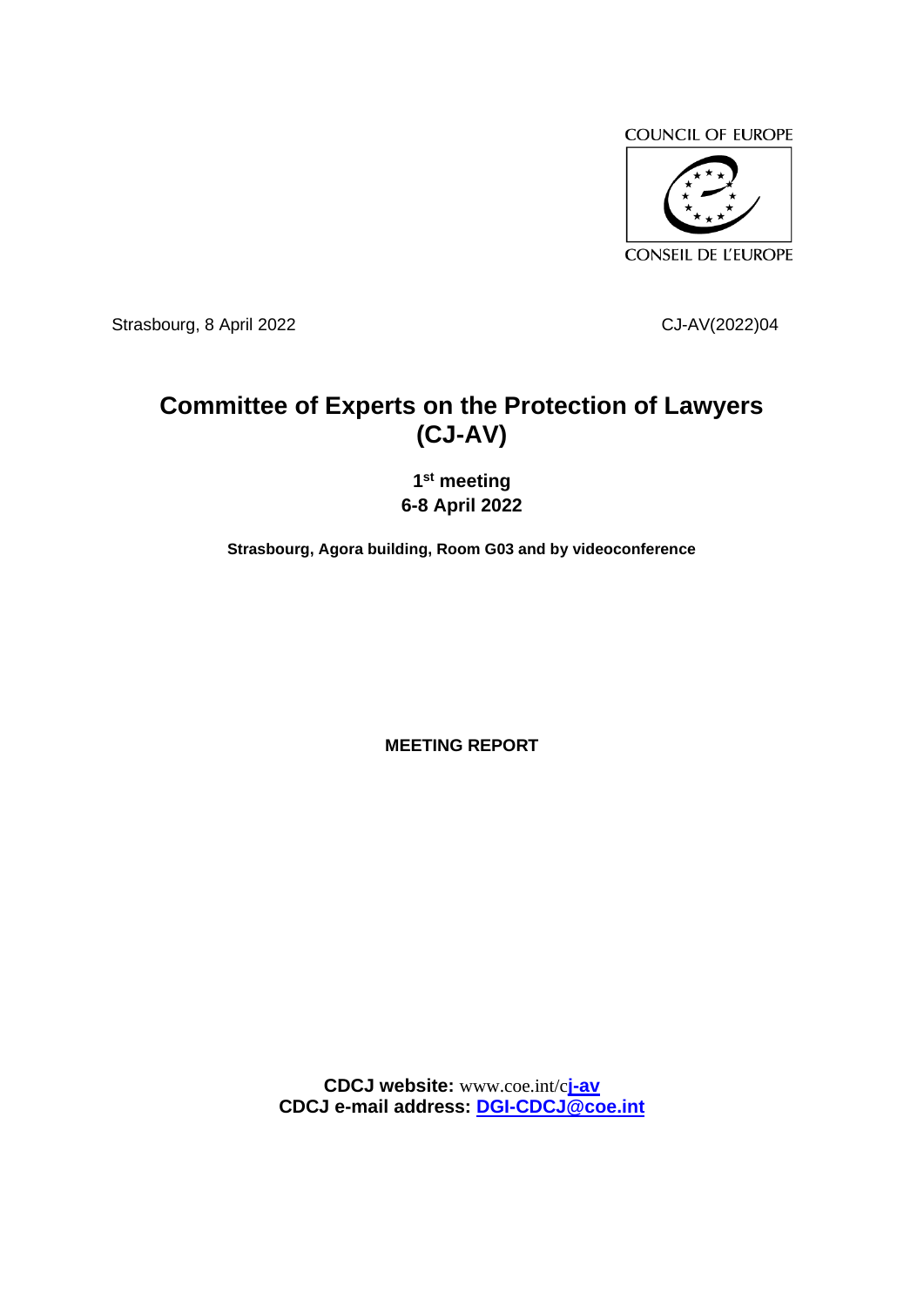### **1-2. Opening of the meeting and adoption of the agenda**

1. The Committee of Experts on the Protection of Lawyers (CJ-AV) held its 1<sup>st</sup> meeting in a hybrid format (in presence and online) from 6 to 8 April 2022 with Mr Christoph Henrichs (Germany) in the Chair, who welcomed the participants.

2. The meeting was opened by Mr Daniele Cangemi, Head of the Department for Human Rights, Justice and Legal Co-operation Standard Setting Activities, Directorate General of Human Rights and the Rule of Law.

3. The agenda of the meeting is contained in Appendix I. The list of participants appears in Appendix II.

### **3. Tour de table**

4. The Committee took note of the introductions of the CJ-AV members, participants and observers attending the meeting, their professional expertise and experiences.

#### **4. Statement by the Chair and the Secretariat**

5. The CJ-AV took note of the oral information provided by the Chair and the Secretariat. The Chair set out the objectives of the work of the Committee and the purposes of this first meeting, while the Secretariat presented the terms of reference of the CJ-AV and those of its steering committee, the European Committee on Legal Co-operation (CDCJ), and their respective role and tasks, and drew attention to [Resolution CM/Res\(2021\)3](https://search.coe.int/cm/Pages/result_details.aspx?ObjectId=0900001680a27292) governing the intergovernmental committees and their subordinate bodies and their working methods. The Secretariat provided information on the election process of the Vice-Chair and on the expected role of the Gender Equality Rapporteur (GER).

#### **5. Overview of key issues as regards the independence and safe exercise of the profession of lawyer and existing Council of Europe and other international legal instruments**

6. The Committee heard an overview by Mr Jeremy McBride, CJ-AV Consultant, of the key issues covered by the [study on the feasibility of a new European legal instrument on the](https://rm.coe.int/eng-examen-de-faisabilite-d-un-instrument-juridque-europeen-couv-texte/1680a22790)  [profession of lawyer,](https://rm.coe.int/eng-examen-de-faisabilite-d-un-instrument-juridque-europeen-couv-texte/1680a22790) prepared under the aegis of the CDCJ and adopted in 2021, in particular as regards the independence and safe exercise of the profession of lawyer and the existing Council of Europe and other international legal instruments, which provided the background for the discussion of the future legal instrument itself (see Items 6 and 7 below).

#### **6. Draft legal instrument aiming at strengthening the protection of the profession of lawyer and the right to practice the profession without prejudice or restraint: scope and issues of a future legal instrument** *(CJ-AV deliverable)*

7. On the basis on the preliminary proposals contained in document CJ-AV(2022)01 (*restricted*), the Committee held an exchange of views to identify the possible scope and issues to be covered by the future instrument aiming at strengthening the protection of the profession of lawyer and the right to practice the profession without prejudice or restraint.

8. The Committee agreed to examine all the issues covered by the preliminary outline, as listed in the feasibility study, keeping also in mind the framework of the mandate. The relevance of each issue was examined from the point of view of their importance for the protection of the profession of lawyer and the right to practice the profession without prejudice or restraint. The discussion led to a clear connection between the individual safety of a lawyer and an institutional support by bar associations, and particularly how the institutional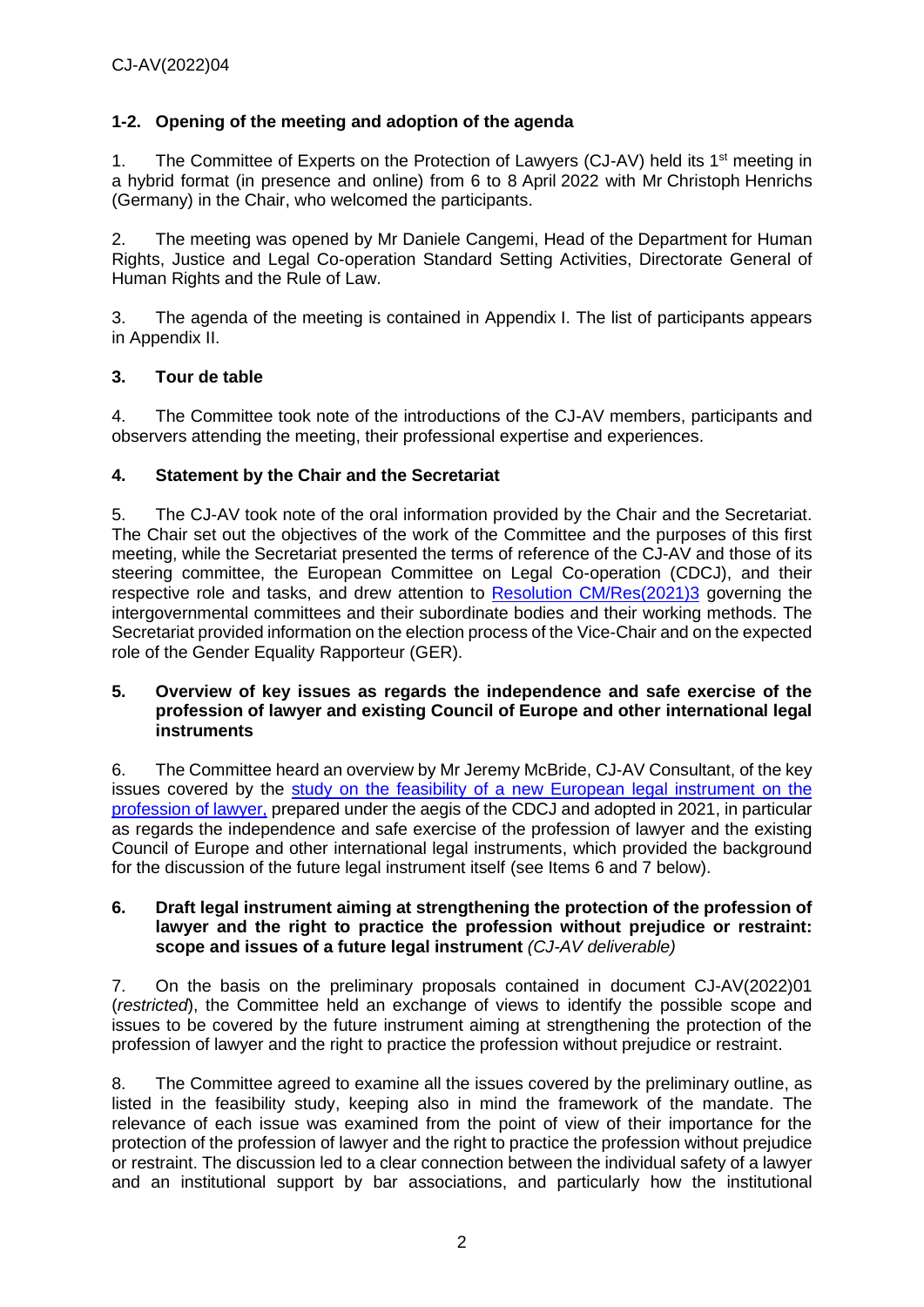independence of the bar associations, including disciplinary proceedings, could have an impact on the situation of individual lawyers and their possibility to exercise the professional duties without interference. The CJ-AV also agreed that the discussion of institutional issues should focus on the main, fundamental principles that need to be respected, without prejudice to the sovereignty of the States over these issues and respecting the existing diversity in organisational structures among the member States.

9. The CJ-AV agreed to examine further in depth the following issues at its next meeting: definition of Lawyer, Professional association, Admission, Professional Activities, Protection, Professional rights, Freedom of Expression, Freedom of Association, Training, Jurisdiction, Discipline. The Committee discussed the possible issues that could be addressed within each point, which should be covered in a draft text to be prepared for further examination and discussion at its next meeting and agreed that some kind of prioritisation should be made among these issues.

10. The CJ-AV agreed that the design of the implementation mechanism would be of great importance for the future legal instrument. Therefore, it requested the Secretariat to provide an overview of implementation mechanisms of Council of Europe existing legal instruments and agreed to resume discussions on this at its next meetings.

#### **7. Draft legal instrument aiming at strengthening the protection of the profession of lawyer and the right to practice the profession without prejudice or restraint: "pros and cons" of a binding and non-binding legal instrument**

11. The Committee held an exchange of views on the advantages and disadvantages of a new legal instrument depending on its nature (binding or non-binding), in particular on the basis of Chapter 4 of the feasibility study on the profession of lawyer aforementioned. All the member states' representatives taking the floor, except two, expressed clear and strong support for a binding legal instrument, stressing the added value that a Convention may have in terms of authoritativeness and in order to further uphold human rights and the rule of law in all member states. It was also stressed that a Convention may better protect lawyers, even in countries where this protection is satisfactory, against the risks of a future weakening of such protection. Such a convention, which may be open to non-member states, would demonstrate the willingness of the Council of Europe and its member states to provide a global lead in addressing such an important matter. Of the two member states' representatives having indicated a preference for a non-binding legal instrument, one indicated the readiness to join the large consensus in favour of the elaboration of a Convention. All observers present widely supported the drafting of a convention, in the light of the legal gaps and concerns identified by the legal profession.

12. With regard to the possible risks of non-ratification, it was noted that the mere existence of a new binding legal standard may constitute an important reference and as such a step forward compared to the existing standards, and that the drafting process should aim for consensus on its contents, in order to limit such risks. It was also noted that the Convention may be accompanied by other non-binding instruments covering specific aspects which may not be covered by a binding instrument. It was noted that there are Council of Europe Conventions which contain a combination of core provisions and "optional" provisions. In this respect, the Chair requested the Secretariat to provide an overview of conventions which provide for such flexible provisions.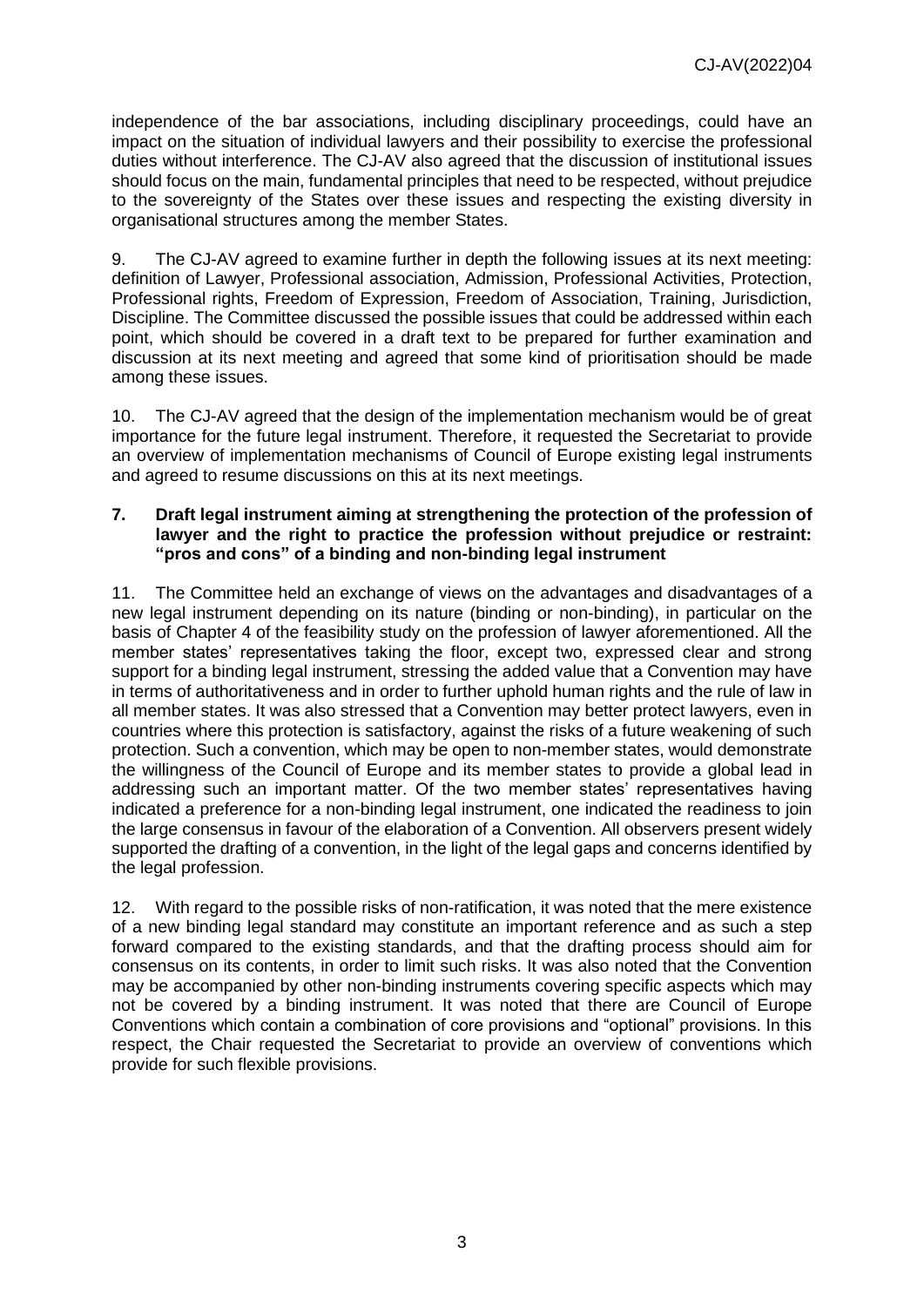13. As a result of the exchange, the Committee agreed to propose to the CDCJ to consider preparing a convention, taking into account the gaps in the existing recommendation and its uneven observance, as well as the added value of the protection afforded by a legally binding legal instrument with means for its implementation. The Chair concluded that this proposal would be put forward to the CDCJ in order to seek their feedback and enable the CJ-AV to make further progress at its second meeting.

### **8. Elections (Vice Chair) and appointments (Rapporteur)**

14. On the basis of the call for expressions of interests issued prior to the meeting, the Secretariat received one application for the post of a Vice-Chairperson, Mr Valentyn Gvozdiy (Ukraine). The CJ-AV elected Mr Gvozdiy for a mandate of one year (i.e. until April 2023), renewable once. In the absence of nominations received for the position of Gender Equality Rapporteur, the Committee agreed to postpone the appointment to its next meeting.

#### **9. Information on on-going and planned activities in other fora of relevance to the work of the CJ-AV**

15. The CJ-AV took note of the ongoing work and initiatives in other organisations and fora that have relevance for the work of the Committee and for drafting of a new legal instrument, as well as the Council of Europe co-operation project<sup>1</sup>. The Secretariat had shared already the information provided to it previously. These initiatives would be taken into account and further examined at the next meetings, and also during the drafting of the new legal instrument, to ensure the complementarity and avoid overlaps.

### **10. Any other business**

16. None.

### **11. Date and place of next meeting**

17. The CJ-AV will hold its next meetings on 11-13 July and 2-4 November 2022. The Committee took note that while the second meeting will be held in principle in-person in Strasbourg, the format of the third meeting will be confirmed at a later stage, taking into account the evolution of the health situation in France.

### **12. Approval of the meeting report**

18. The Committee approved the meeting report (CJ-AV(2022)04).

<sup>&</sup>lt;sup>1</sup> Regional project - [Strengthening the profession of lawyer in line with European standards](https://regionallawyersnetwork.coe.int/en/) in the Eastern Partnership countries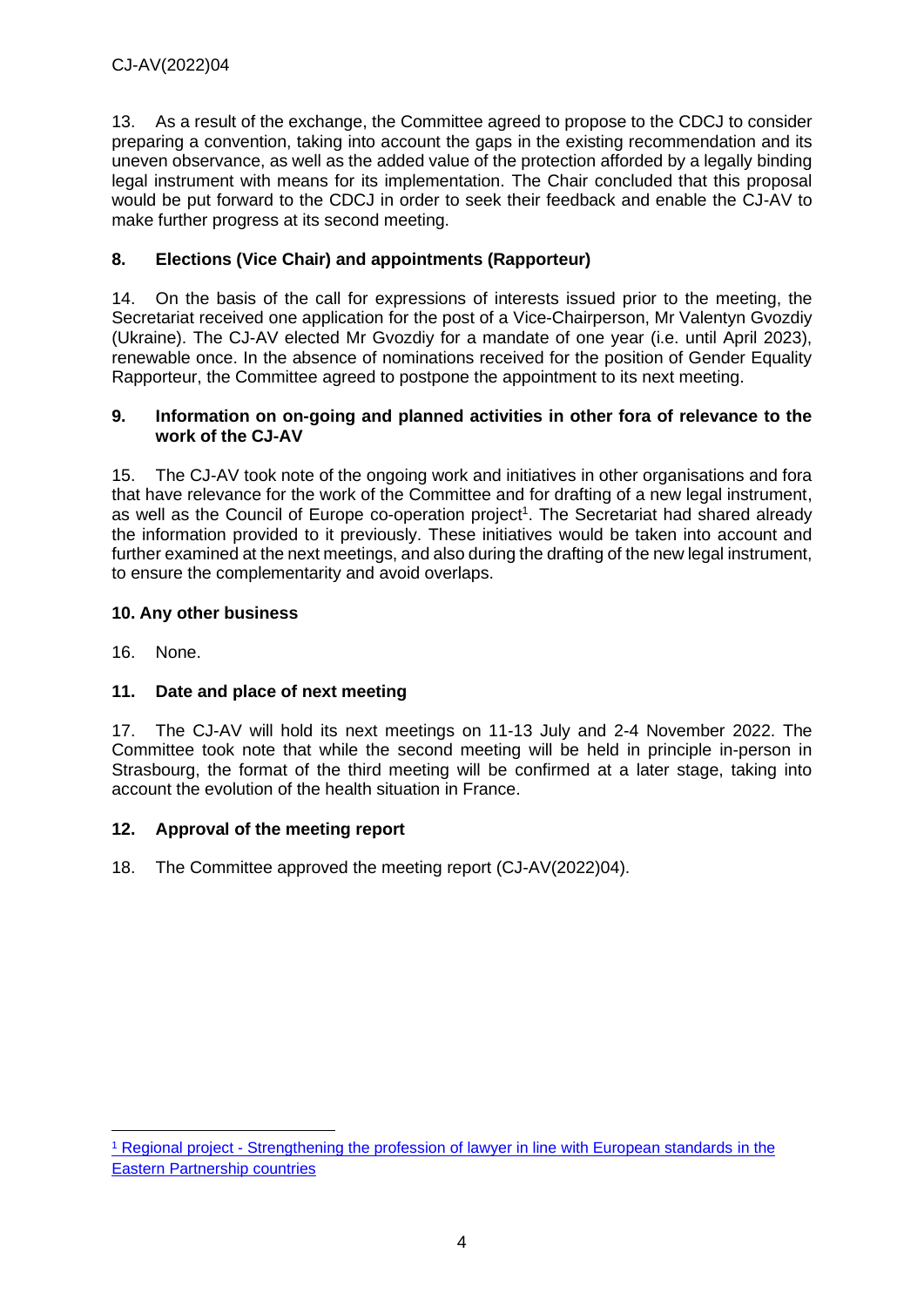### APPENDIX I

#### AGENDA  $\overline{\phantom{a}}$

| 1.  | Opening of the meeting                                                                                                                                                                                                                     |
|-----|--------------------------------------------------------------------------------------------------------------------------------------------------------------------------------------------------------------------------------------------|
| 2.  | Adoption of the agenda and order of business                                                                                                                                                                                               |
| 3.  | Tour de table                                                                                                                                                                                                                              |
| 4.  | Statement by the Chair and the Secretariat                                                                                                                                                                                                 |
| 5.  | Overview of key issues as regards the independence and safe exercise of the<br>profession of lawyer and existing Council of Europe and other international<br>legal instruments                                                            |
| 6.  | Draft legal instrument aiming at strengthening the protection of the profession<br>of lawyer and the right to practice the profession without prejudice or restraint:<br>scope and issues of a future legal instrument (CJ-AV deliverable) |
| 7.  | Draft legal instrument aiming at strengthening the protection of the profession<br>of lawyer and the right to practice the profession without prejudice or restraint:<br>"pros and cons" of a binding and non-binding legal instrument     |
| 8.  | Elections (Vice Chair) and appointments (Rapporteur)                                                                                                                                                                                       |
| 9.  | Information on on-going and planned activities in other fora of relevance to the<br>work of the CJ-AV                                                                                                                                      |
| 10. | Any other business                                                                                                                                                                                                                         |
| 11. | Date and place of next meeting                                                                                                                                                                                                             |
| 12. | Approval of the meeting report                                                                                                                                                                                                             |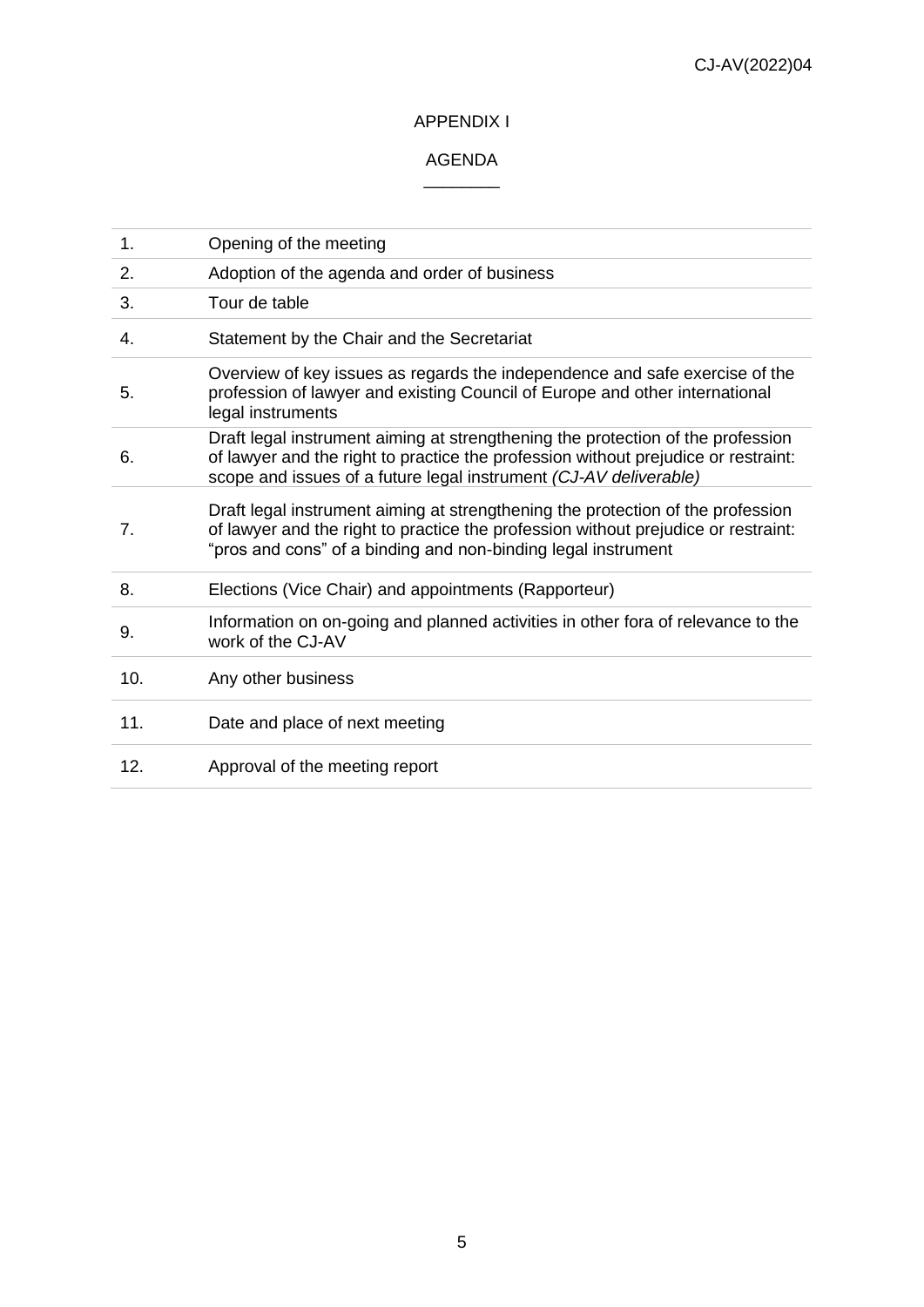### APPENDIX II

#### PARTICIPANTS  $\overline{\phantom{a}}$

#### **MEMBERS /** *MEMBRES*

| <b>AUSTRIA /</b>                      | Dr Marcella PRUNBAUER GLASER                                                               | Online /      |
|---------------------------------------|--------------------------------------------------------------------------------------------|---------------|
| <b>AUTRICHE</b>                       | Lawyer                                                                                     | En ligne      |
|                                       | Prunbauer Rechtsanwälte                                                                    |               |
| <b>CZECH</b>                          | Mr/M. Ondřej RICHTER                                                                       | In person /   |
| <b>REPUBLIC /</b>                     | Senior Ministerial Counselor                                                               | En personne   |
| <b>REPUBLIQUE</b>                     | Legislative Department                                                                     |               |
| <b>TCHEQUE</b>                        | Ministry of Justice                                                                        |               |
| <b>DENMARK/</b>                       | Mr/M. Nicolai Pll                                                                          | Online /      |
| <b>DANEMARK</b>                       | Legal director, Attorney                                                                   | En ligne      |
|                                       | The Danish Bar and Law Society                                                             |               |
| <b>FRANCE</b>                         | <b>Mr/M. Gilles ACCOMANDO</b>                                                              | In person $/$ |
|                                       | Directeur de l'Ecole de Formation des Barreaux (EFB) du                                    | En personne   |
|                                       | ressort de la cour d'appel de Paris                                                        |               |
| <b>GERMANY/</b>                       | Mr/M. Christoph HENRICHS                                                                   | In person /   |
| <b>ALLEMAGNE</b>                      | Head of Section "International Law, Law of International                                   | En personne   |
|                                       | Organisations"                                                                             |               |
|                                       | Federal Ministry of Justice                                                                |               |
| <b>IRELAND</b> /                      | <b>Ms/Mme Claire LOFTUS</b>                                                                | Apologised /  |
| <b>IRLANDE</b>                        | Sollicitor                                                                                 | Excusée       |
|                                       |                                                                                            |               |
| <b>LITHUANIA /</b>                    | <b>Ms/Mme Vaida RUDENAITE</b>                                                              | In person /   |
| <b>LITUANIE</b>                       | Senior adviser                                                                             | En personne   |
|                                       | <b>Legal Services Policy Group</b>                                                         |               |
|                                       | Ministry of Justice                                                                        |               |
| <b>LUXEMBOURG</b>                     | <b>Ms/Mme Valérie DUPONG</b>                                                               | Online /      |
|                                       | Avocate Etude Dupong, Krieps, Du Bois & Dias Videira                                       | En ligne      |
|                                       | Bâtonnière de l'Ordre des avocats                                                          |               |
| <b>NETHERLANDS/</b>                   | Mr/M. Jacques WIJNEN                                                                       | In person /   |
| PAYS-BAS                              | Senior Policy Advisor                                                                      | En personne   |
|                                       | <b>Judicial System Department</b>                                                          |               |
|                                       | Ministry of Justice and Security                                                           |               |
| <b>PORTUGAL</b>                       | Mr/M. Joao PERRY DA CAMARA                                                                 | Online /      |
|                                       | Partner / Lawyer / Arbitrator                                                              | En ligne      |
|                                       | Law Firm - Rogério Alves & Associados - Sociedade de                                       |               |
| <b>SPAIN / ESPAGNE</b>                | Advogados, R.L.<br>Mr/M. Alfredo IRUJO ANDUEZA                                             | Online /      |
|                                       |                                                                                            |               |
|                                       | Lawyer, Law office in Pamplona<br>Professor of Master in Law, Public University of Navarre | En ligne      |
|                                       |                                                                                            |               |
|                                       | <b>Chair of Council of Navarre</b>                                                         | Online /      |
| <b>SWITZERLAND /</b><br><b>SUISSE</b> | <b>Mr/M. François BOHNET</b><br>Avocat et Associé - KGG Avocats au barreau et notaires     |               |
|                                       | Professeur à l'Université de Neuchâtel                                                     | En ligne      |
|                                       | Directeur de l'Académie suisse de la magistrature                                          |               |
| TURKEY/                               | Mr/M. Halid Haki BARUT                                                                     | Online /      |
| <b>TURQUIE</b>                        | <b>Head of Department</b>                                                                  | En ligne      |
|                                       | General Directorate for Civil Affairs                                                      |               |
|                                       |                                                                                            |               |
| <b>UKRAINE</b>                        | Ministry of Justice<br>Mr/M. Valentyn GVOZDIY                                              | In person /   |
|                                       | Vice-president of the Ukrainian National Bar Association                                   | En personne   |
|                                       | Managing partner / International Law Firm GOLAW                                            |               |
|                                       |                                                                                            |               |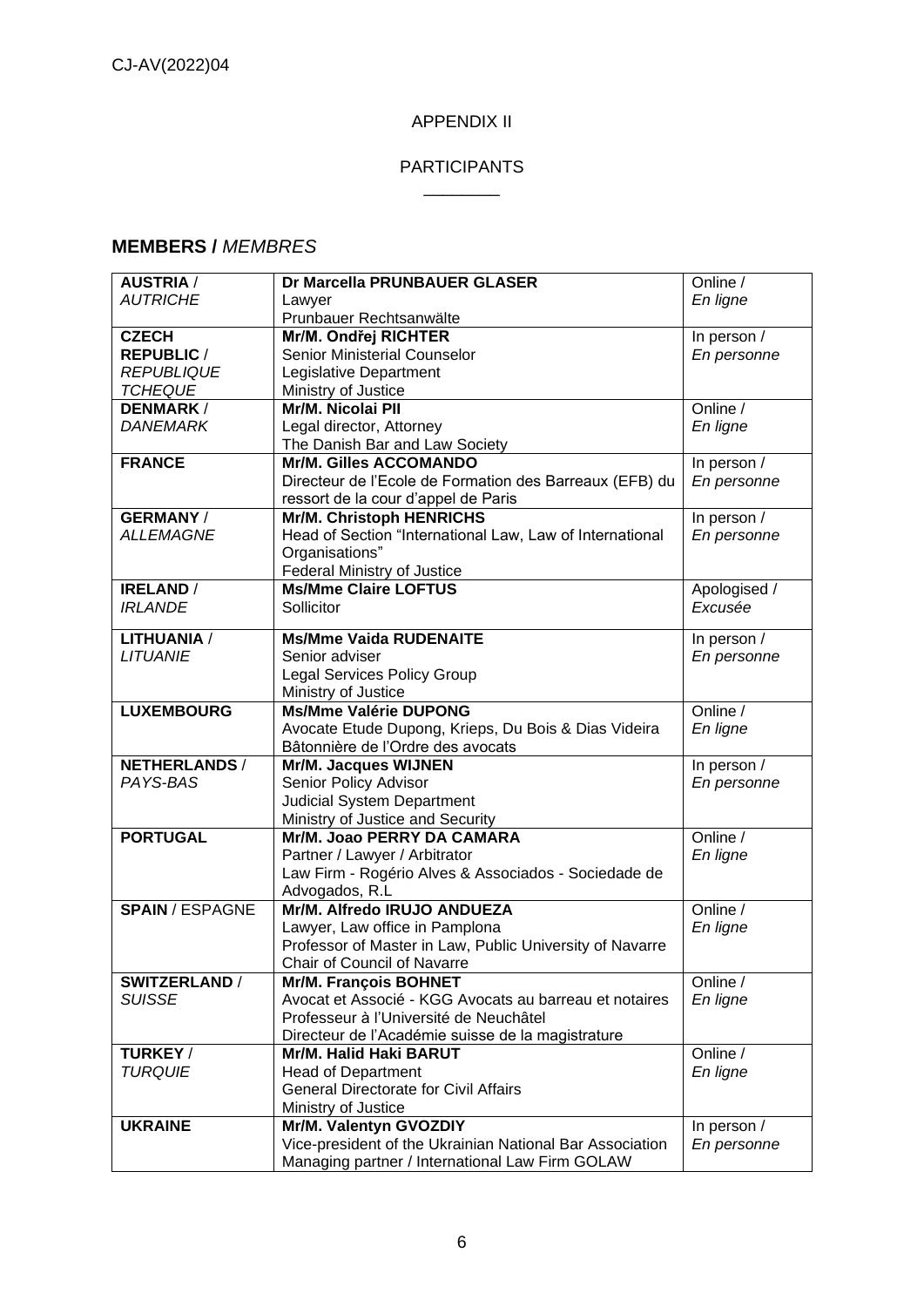| <b>UNITED</b>  | <b>Mr/M. Tony FISHER</b>                | In person / |
|----------------|-----------------------------------------|-------------|
| <b>KINGDOM</b> | Partner                                 | En personne |
| ROYAUME-UNI    | Fisher Jones Greenwood LLP - Solicitors |             |

## **MEMBER STATES** */ ETATS MEMBRES*

| <b>AZERBAIJAN /</b> | Mr/M. Bayram ORUJOV                                     | Online /             |
|---------------------|---------------------------------------------------------|----------------------|
| AZERBAÏDJAN         | <b>Head of Office</b>                                   | En ligne             |
|                     | Azerbaijani Bar Association                             |                      |
|                     |                                                         |                      |
|                     | <b>Mr/M. Farhad NAJAFOV</b>                             |                      |
|                     | Councillor to the Chairman                              | Online /             |
|                     | Azerbaijani Bar Association                             | En ligne             |
|                     |                                                         |                      |
|                     | Mr/M. Allahveran ORUJLU                                 |                      |
|                     | Member                                                  | In person $/En$      |
|                     | Azerbaijani Bar Association                             | personne             |
| <b>FRANCE</b>       | <b>Ms/Mme Marie DUGRE</b>                               | In person /          |
|                     |                                                         |                      |
|                     | Magistrate                                              | En personne          |
|                     | Cheffe du bureau de l'Europe et des questions           |                      |
|                     | institutionnelles                                       |                      |
|                     | Ministère de la Justice                                 |                      |
| <b>GEORGIA/</b>     | Mr/M. Vakhtang KACHIBAIA                                | In person /          |
| GÉORGIE             | <b>Senior Specialist</b>                                | En personne          |
|                     | <b>Analytical Department</b>                            |                      |
|                     | Ministry of Justice                                     |                      |
| <b>IRELAND /</b>    | <b>Mr/M. Fiachra BYRNE</b>                              | In person $/En$      |
| <b>IRLANDE</b>      | Justice Attaché / Deputy to the Permanent               | personne             |
|                     | Representative                                          |                      |
|                     | Permanent Representation of Ireland to the Council of   |                      |
|                     | Europe                                                  |                      |
| <b>LUXEMBOURG</b>   | <b>Mr/M. Tom HANSEN</b>                                 | Online /             |
|                     | Attaché - Direction chargée des relations<br>avec       | En ligne             |
|                     | l'Administration judiciaire et les professions du droit |                      |
|                     | Délégué du Gouvernement auprès des juridictions         |                      |
|                     | administratives                                         |                      |
|                     | Ministère de la Justice                                 |                      |
| <b>REPUBLIC OF</b>  | <b>Mr/M Alexander TURCAN</b>                            | Online /             |
| <b>MOLDOVA/</b>     | Interim Dean of the Bar Association of the Chisinau     | En ligne             |
| REPUBLIQUE DE       | Court of Appeal                                         |                      |
| MOLDOVA             | Member of the Council of the Bar Association            |                      |
|                     |                                                         |                      |
|                     | <b>Ms/Mme Angela POPIL</b>                              | Online /             |
|                     | Member of the Council of the Bar Association            |                      |
| <b>ROMANIA /</b>    | <b>Ms/Mme Madalina Paula MANOLACHE</b>                  | En ligne<br>Online / |
|                     |                                                         |                      |
| <b>ROUMANIE</b>     | Director                                                | En ligne             |
|                     | European Affairs and Human Rights Department            |                      |
|                     | Ministy of Justice                                      |                      |

# **PARTICIPANTS** / *PARTICIPANTS*

| <b>EUROPEAN</b>       | Mr/M. Adrien RAIF-MEYER | In person / |
|-----------------------|-------------------------|-------------|
| <b>COURT OF HUMAN</b> | Senior Lawyer           | En personne |
| <b>RIGHTS / COUR</b>  |                         |             |
| <b>EUROPEENNE</b>     |                         |             |
| DES DROITS DE         |                         |             |
| <b>L'HOMME</b>        |                         |             |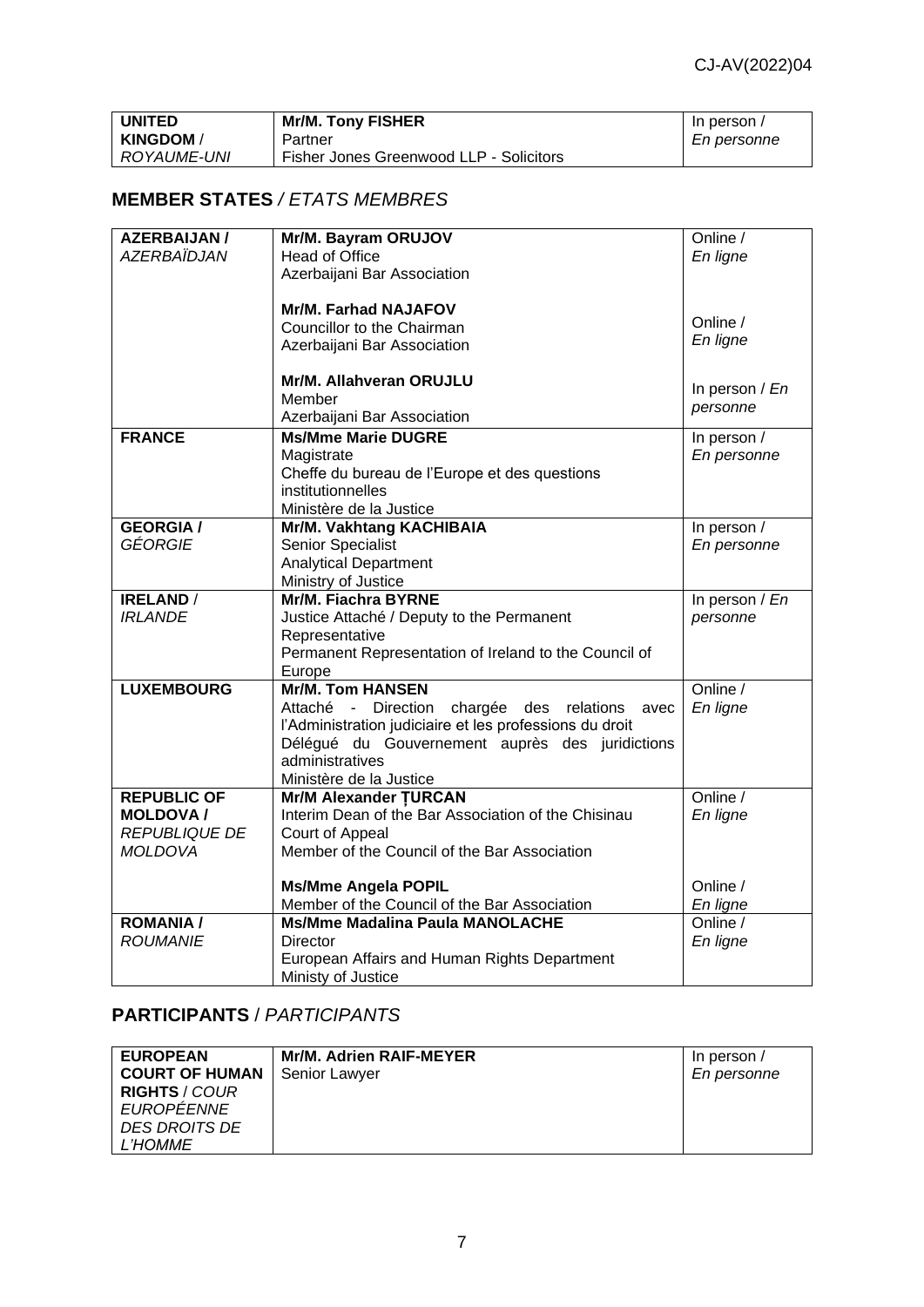# **OBSERVERS** / *OBSERVATEURS*

| <b>AVOCATS SANS</b>                         | Mr/M. Christophe VINCENT                                 | Online /    |
|---------------------------------------------|----------------------------------------------------------|-------------|
| <b>FRONTIÈRES</b>                           | Chargé de projets                                        | En ligne    |
|                                             |                                                          |             |
| <b>COUNCIL OF BARS</b>                      | <b>Mr/M. Laurent PETTITI</b>                             | In person / |
| <b>AND LAW</b>                              | Avocat au Barreau de Paris                               | En personne |
| <b>SOCIETIES OF</b>                         | Président de la Délégation des Barreaux de France à      |             |
| <b>EUROPE / CONSEIL</b>                     | <b>Bruxelles</b>                                         |             |
| <i><b>DES BARREAUX</b></i>                  | Président du Groupe de travail « Convention              |             |
| <b>EUROPEENS</b>                            | européenne » du CCBE                                     |             |
| (CCBE)                                      |                                                          |             |
|                                             |                                                          |             |
|                                             | Mr/M. Nathan ROOSBEEK                                    | Online /    |
|                                             | Legal Adviser                                            | En ligne    |
|                                             |                                                          |             |
| <b>EUROPEAN BARS</b>                        | <b>Ms/Mme Dominique ATTIAS</b>                           | Online /    |
| <b>FEDERATION /</b>                         | Avocate                                                  | En ligne    |
| <b>FEDERATION DES</b>                       | Présidente de la Fédération des Barreaux d'Europe        |             |
| <i><b>BARREAUX</b></i>                      |                                                          |             |
| D'EUROPE (FBE)                              |                                                          |             |
|                                             | Mr/M. Philippe LOEW                                      |             |
|                                             | Secrétaire des Commissions de la FBE                     | Online /    |
|                                             | Ordre des Avocats de Strasbourg                          | En ligne    |
|                                             | Avocat associé fondateur du cabinet TALARIS Avocats      |             |
| <b>EUROPEAN</b>                             | <b>Ms/Mme Maria ŚLĄZAK</b>                               | Online /    |
| <b>ASSOCIATION OF</b>                       | Attorney of Law                                          | En ligne    |
| <b>LAWYERS (EAL) /</b>                      | President of the European Association of Lawyers         |             |
| <b>ASSOCIATION</b>                          | (AEA-EAL)                                                |             |
| EUROPÉENNE DES                              |                                                          |             |
| AVOCATS (AEA)                               |                                                          |             |
| <b>EUROPEAN</b>                             | <b>Mr/M. Vincent ASSELINEAU</b>                          | In person / |
| <b>CRIMINAL BAR</b>                         | Chair of the European Criminal Bar Association           | En personne |
| <b>ASSOCIATION</b>                          |                                                          |             |
| (ECBA)                                      |                                                          |             |
| <b>INTERNATIONAL</b>                        | <b>Ms/Mme Eleonora SCALA</b>                             | Online /    |
| <b>BAR ASSOCIATION</b>                      |                                                          | En ligne    |
| (IBA) & HUMAN                               |                                                          |             |
| <b>RIGHTS INSTITUTE</b>                     |                                                          |             |
| (IBAHRI)                                    | <b>Dr Ewelina OCHAB</b>                                  | Online /    |
|                                             | <b>IBAHRI Program Lawyer</b>                             | En ligne    |
| <b>INTERNATIONAL</b>                        | <b>Ms/Mme Roisin PILLAY</b>                              | Online /    |
| <b>COMMISSION OF</b>                        | Director of the ICJ Europe and Central Asia Programme    | En ligne    |
|                                             |                                                          |             |
| <b>JURISTS (ICJ) /</b><br><b>COMMISSION</b> |                                                          |             |
|                                             |                                                          |             |
| <b>INTERNATIONALE</b>                       |                                                          |             |
| DE JURISTES (CIJ)                           |                                                          |             |
| <b>INTERNATIONAL</b>                        | Mr/M. Georges-Albert DAL                                 | Online /    |
| <b>ASSOCIATION OF</b>                       | Président du Comité de réflexion de l'UIA sur les règles | En ligne    |
| <b>LAWYERS / UNION</b>                      | professionnelles                                         |             |
| <b>INTERNATIONALE</b>                       |                                                          |             |
| DES AVOCATS (UIA)                           |                                                          |             |
| <b>"LAWYERS FOR</b>                         | <b>Ms/Mme Judith LICHTENBERG</b>                         | In person / |
| <b>LAWYERS"</b>                             | Board member                                             | En personne |
| <b>FOUNDATION /</b>                         |                                                          |             |
| <b>FONDATION «</b>                          | <b>Ms/Mme Sophie DE GRAAF</b>                            | Online / En |
| <b>LAWYERS FOR</b>                          | <b>Executive Director</b>                                | ligne       |
| LAWYERS »                                   |                                                          |             |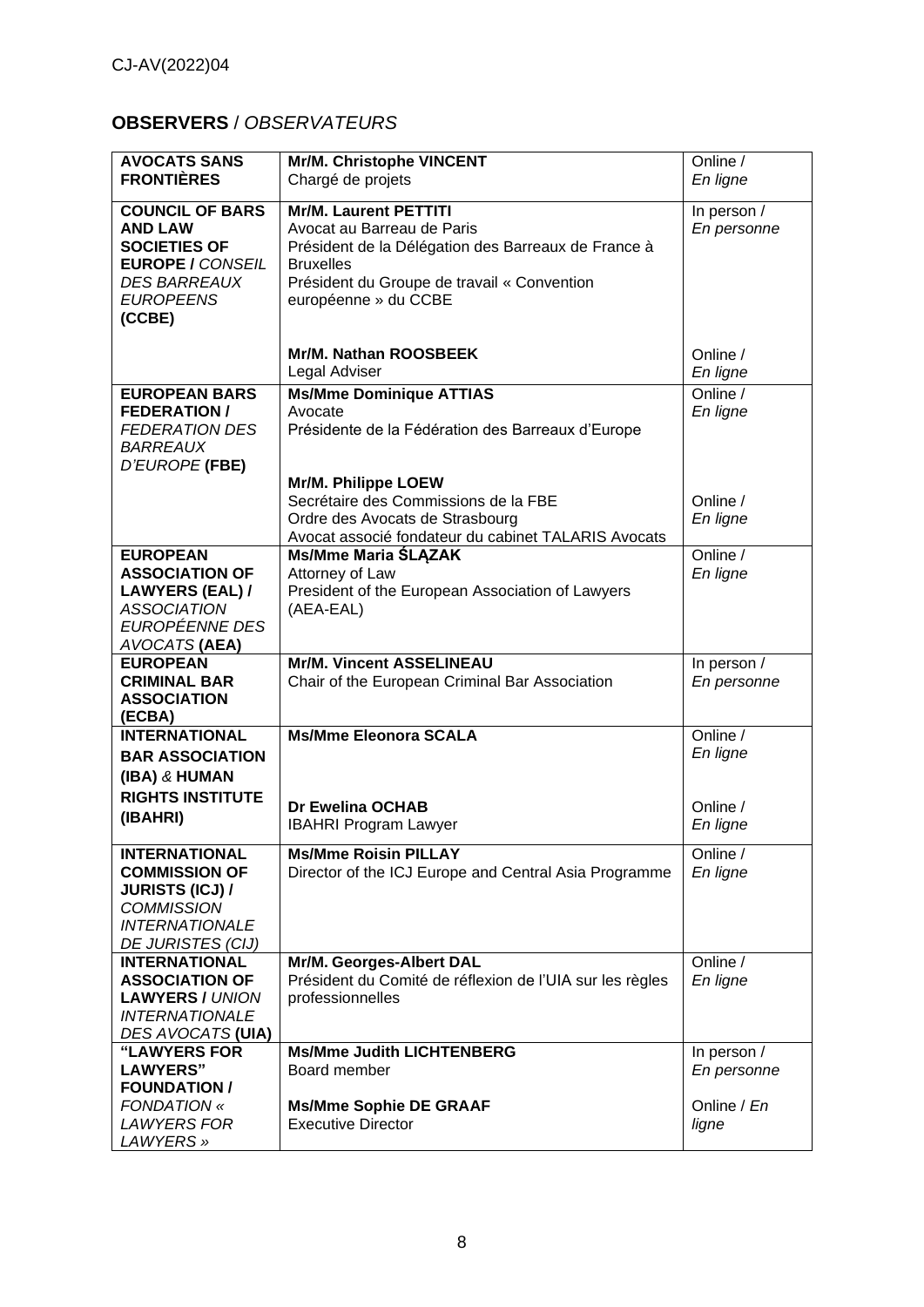| <b>INTERNATIONAL</b>        | Mr/M. Massimo AUDISIO                  |                    |
|-----------------------------|----------------------------------------|--------------------|
|                             |                                        | In person $\prime$ |
| <b>OBSERVATORY OF</b>       | Lawyer - Founding and Managing Partner | En personne        |
| <b>ENDANGERED</b>           | Law Firm Audisio et Associati          |                    |
| <b>LAWYERS/</b>             |                                        |                    |
| <i><b>OBSERVATOIRE</b></i>  |                                        |                    |
| <i><b>INTERNATIONAL</b></i> |                                        |                    |
| DES AVOCATS EN              |                                        |                    |
| DANGER (OIAD)               |                                        |                    |

### **COUNCIL OF EUROPE EXPERT** / *EXPERT DU CONSEIL DE L'EUROPE*

| <b>CONSULTANT OF</b> | Mr/M. Jeremy McBRIDE     | In person / |
|----------------------|--------------------------|-------------|
| $CJ-AV/$             | Barrister                | En personne |
| CONSULTANT DU        | <b>Monckton Chambers</b> |             |
| CJ-AV                | United Kingdom           |             |

### **SECRETARIAT** / *SECRETARIAT*

**DGI - DIRECTORATE GENERAL HUMAN RIGHTS AND RULE OF LAW /** *[DIRECTION](https://www.coe.int/fr/web/human-rights-rule-of-law)  [GÉNÉRALE DROITS DE L'HOMME ET ÉTAT DE DROIT](https://www.coe.int/fr/web/human-rights-rule-of-law)*

| <b>HUMAN RIGHTS, JUSTICE AND</b>     | <b>Mr/M. Nicola-Daniel CANGEMI</b>                     |
|--------------------------------------|--------------------------------------------------------|
| <b>LEGAL CO-OPERATION</b>            | Head of Department / Chef de service                   |
| <b>STANDARD SETTING ACTIVITIES</b>   | Tel: +33 3 88 41 22 24                                 |
| <b>DEPARTMENT / SERVICE DES</b>      | E-mail: nicola-daniel.cangemi@coe.int                  |
| ACTIVITÉS NORMATIVES EN              | <b>Ms/Mme Livia STOICA BECHT</b>                       |
|                                      | Head of Division / Cheffe de la Division               |
| <b>MATIERE DE DROITS DE L'HOMME.</b> | Secretary to the CDCJ / Secrétaire du CDCJ             |
| JUSTICE ET COOPÉRATION               | Tel: +33 3 90 21 42 60                                 |
| <i><b>JURIDIQUE</b></i>              | E-mail: livia.stoica@coe.int                           |
|                                      | <b>Ms/Mme Sophio GELASHVILI</b>                        |
|                                      | Head of Legal Co-operation Unit / Cheffe de l'Unité de |
| <b>LEGAL CO-OPERATION DIVISION /</b> | coopération juridique                                  |
| DIVISION DE LA COOPERATION           | Co-Secretary to CDCJ / Co-secretaire du CDCJ           |
| <i><b>JURIDIQUE</b></i>              | Secretary to CJ-AV / Secrétaire du CJ-AV               |
|                                      | Tel: +33 3 88 41 31 80                                 |
|                                      | E-mail: sophio.gelashvili@coe.int                      |
|                                      | <b>Ms/Mme Catherine GALLAIS</b>                        |
|                                      | Specialised administrative assistant / Assistante      |
|                                      | administrative spécialisée                             |
|                                      | Tel: +33 3 88 41 22 21                                 |
|                                      | Email: catherine.gallais@coe.int                       |
|                                      | Mr/M. Elshan ORUJOV                                    |
|                                      | Program adviser / Conseiller de programme              |
|                                      | Tel: +33 3 90 21 57 81                                 |
|                                      | Email: elshan.orujov@coe.int                           |
|                                      | <b>Ms/Mme Emilija DEOLSKA</b>                          |
|                                      | Assistant / Assistante                                 |
|                                      | Tel: +33 3 90 21 43 47                                 |
|                                      | E-mail: emilija.deolska@coe.int                        |
|                                      | <b>Ms/Mme Joan STAFFORD</b>                            |
|                                      | Assistant / Assistante                                 |
|                                      | Tel: +33 3 88 41 32 72                                 |
|                                      | E-mail: joan.stafford@coe.int                          |